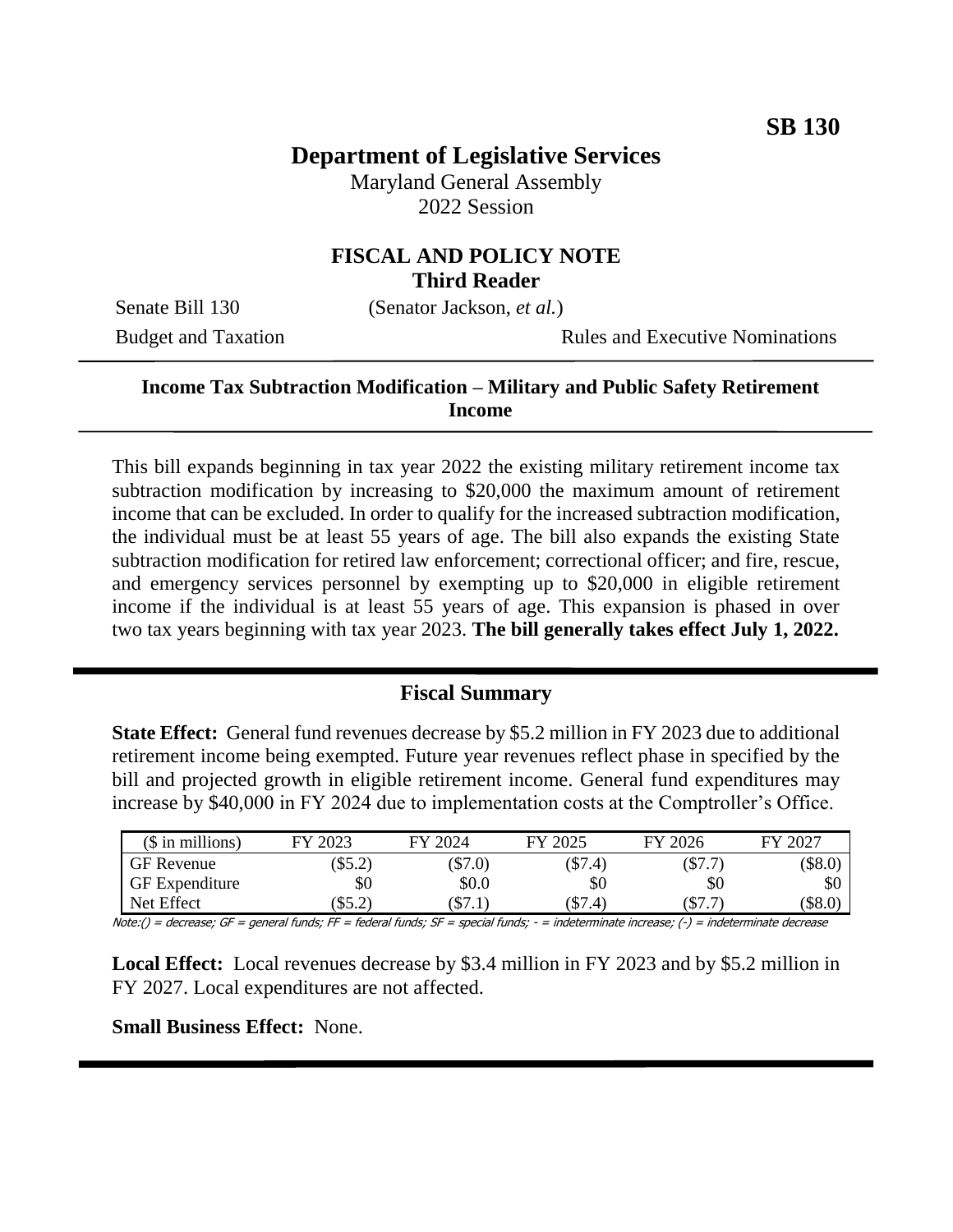### **Analysis**

**Bill Summary:** Under current law, the maximum value of the subtraction modification for retired law enforcement; correctional officer; and fire, rescue, and emergency services personnel who are age 55 to 64 years is reduced by the amount of Social Security benefits received. After this adjustment, the maximum value is further limited to \$15,000. Retired law enforcement officers; correctional officers; and fire, rescue, or emergency services personnel who are age 65 or older or are totally disabled qualify and claim the State pension exclusion in the same manner as other eligible retirees as described below.

In tax year 2023, the bill allows all eligible individuals who are age 55 and over to exempt the first \$10,000 in eligible retirement income. Eligible individuals who are age 55 to 64 years may also claim the pension exclusion provided under current law as described above. However, the maximum value of the exclusion is limited to \$7,500.

Beginning in tax year 2024, the bill allows all eligible individuals for retired law enforcement; correctional officer; and fire, rescue, and emergency services personnel who are at least age 55 years to exempt the first \$20,000 in qualified retirement income. This subtraction modification is not reduced by the amount of Social Security benefits received and replaces the existing subtraction modification that can be claimed under current law. Retirees who are at least age 65 or are totally disabled can qualify and claim the State pension exclusion for retirement income that is not excluded under this retirement income subtraction.

### **Current Law:**

### *State Pension Exclusion – All Eligible Individuals*

Maryland law provides a pension exclusion (in the form of a subtraction modification) for individuals who are at least 65 years old or who are totally disabled. Under this subtraction modification, up to a specified maximum amount of taxable pension income (\$34,300 for 2021) may be exempt from tax. The maximum exclusion allowed is indexed to the maximum annual benefit payable under the Social Security Act and is reduced by the amount of any Social Security payments received (Social Security offset). Military retirees who are at least age 65 or are totally disabled can qualify and claim the State pension exclusion for retirement income that is not excluded under the military retirement income subtraction.

Social Security benefits and benefits received under the federal Railroad Retirement Act are totally exempt from the Maryland income tax, even though they may be partly taxable for federal income tax purposes. In addition to the special treatment of Social Security and other retirement income, other income tax relief is provided to senior citizens regardless of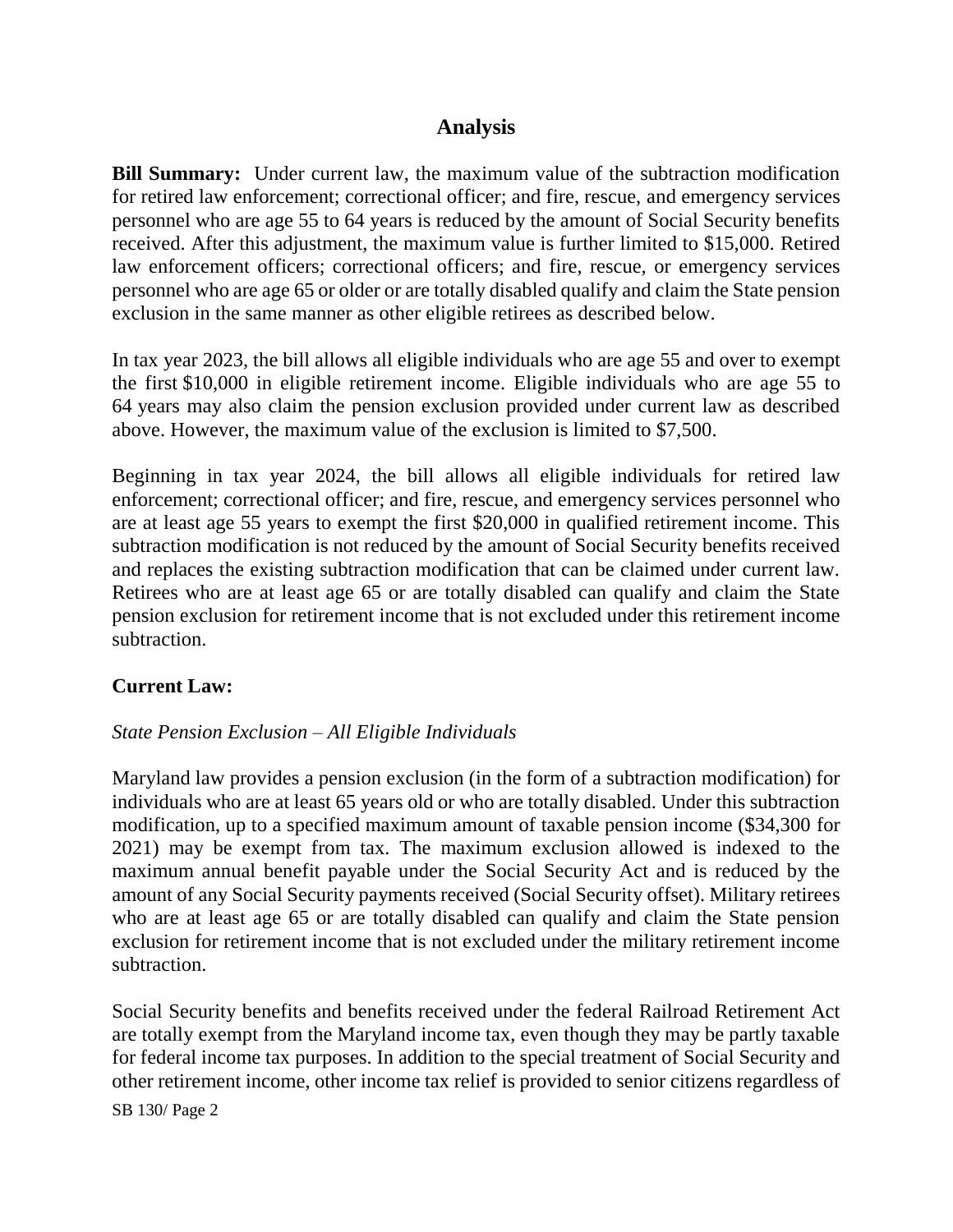the source of their income. In addition to the regular personal exemption available to all taxpayers, an additional exemption amount of \$1,000 may be claimed by an elderly or blind individual.

*Law Enforcement Officers; Correctional Officers; and Fire, Rescue, or Emergency Services Personnel*

Retired law enforcement officers; correctional officers; and fire, rescue, or emergency services personnel who are age 65 or older or are totally disabled qualify and claim the State pension exclusion in the same manner as other eligible retirees as described above.

Chapters 153 and 154 of 2017 established a pension exclusion for retired law enforcement officers or fire, rescue, or emergency services personnel. Retirement income qualifies for this exclusion if the individual is between the ages of 55 and 64, and the retirement income is attributable to employment as a law enforcement officer or as a fire, rescue, or emergency services personnel of the United States, the State, or a local jurisdiction. Emergency services personnel includes emergency medical technicians and paramedics.

Chapters 573 and 581 of 2018 extended eligibility to correctional officers. An eligible retiree includes an individual who was employed in (1) a State correctional facility; (2) a local correctional facility; (3) a juvenile facility; and (4) a facility of the United States that is equivalent to a State or local correctional facility or juvenile facility in the State.

The maximum exclusion in the tax year is limited to \$15,000.

### *Military Retirement Income*

Chapter 226 of 2006 expanded a \$2,500 military retirement income subtraction that was previously limited to enlisted military members with federal adjusted gross income of \$22,500 or less. An individual can exempt certain military retirement income from State and local taxation if the retirement income resulted from service (1) in an active or reserve component of the U.S. Armed Forces; (2) as a member of the Maryland National Guard; or (3) as an active duty member with the Commissioned Corps of the Public Health Service, the National Oceanic and Atmospheric Administration, or the Coast and Geodetic Survey. The subtraction modification can also be claimed by a surviving spouse or ex-spouse.

Legislation enacted in the 2015 and 2018 sessions expanded the maximum value of the subtraction modification to:

- \$15,000 for individuals who are at least age 55; and
- \$5,000 for all other individuals.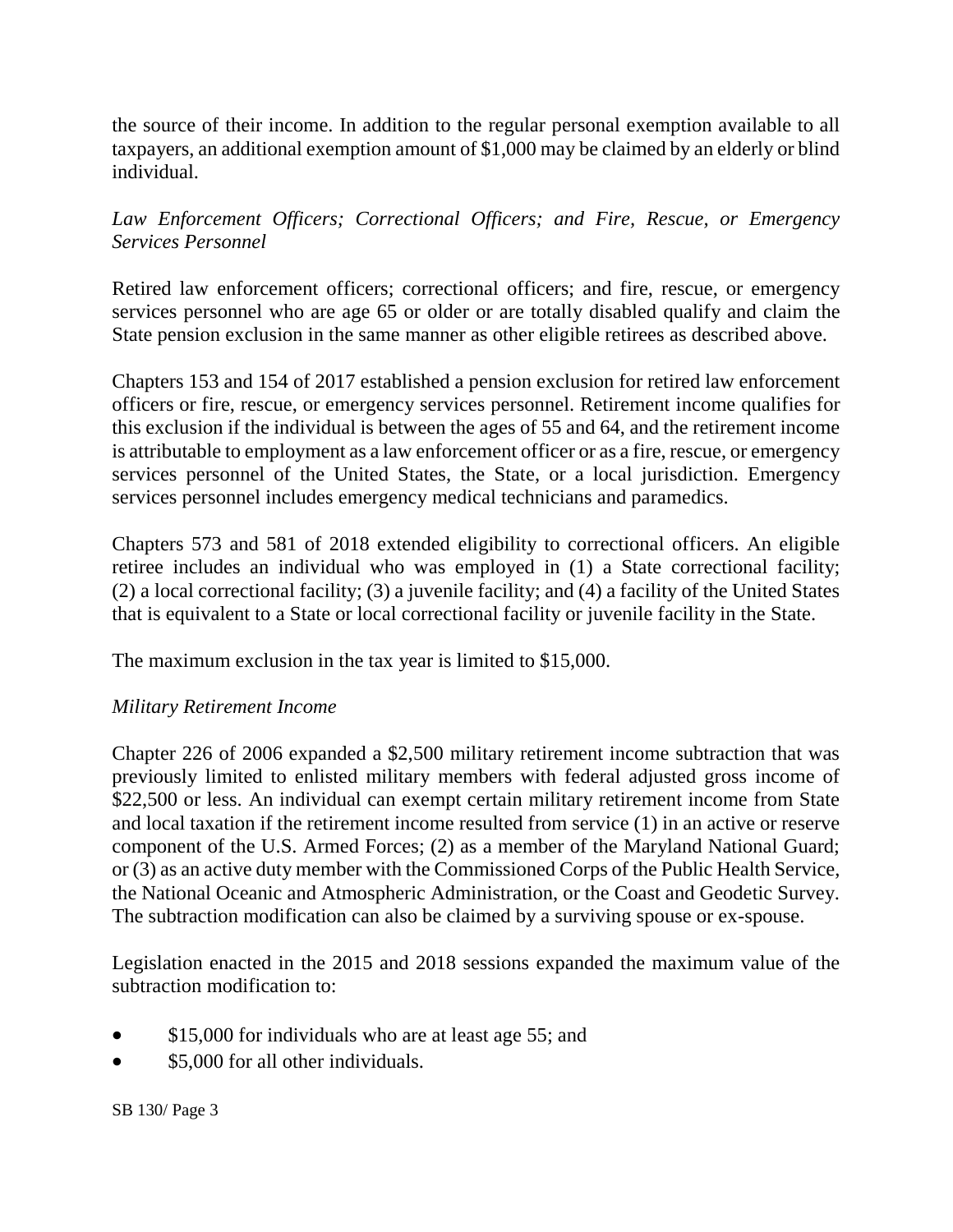**State Revenues:** Additional retirement income can be exempted beginning in tax year 2022. As a result, State revenues will decrease by \$5.2 million in fiscal 2023. **Exhibit 1** shows the projected State and local revenue loss from exempting specified retirement income.

|                       | <b>Exhibit 1</b><br><b>Projected State and Local Revenue Loss</b><br><b>Fiscal 2023-2027</b><br>(\$ in Millions) |            |           |                |           |  |
|-----------------------|------------------------------------------------------------------------------------------------------------------|------------|-----------|----------------|-----------|--|
|                       | FY 2023                                                                                                          | FY 2024    | FY 2025   | <b>FY 2026</b> | FY 2027   |  |
| <b>State</b>          | (\$5.2)                                                                                                          | $(\$7.0)$  | $(\$7.4)$ | $(\$7.7)$      | $(\$8.0)$ |  |
| Local                 | (3.4)                                                                                                            | (4.6)      | (4.8)     | (5.0)          | (5.2)     |  |
| <b>Total Revenues</b> | $(\$8.6)$                                                                                                        | $(\$11.6)$ | $\$12.2)$ | (\$12.7)       | (\$13.2)  |  |

The estimated impact of exempting additional retirement income is based on the number of retirees who claimed the subtraction modifications in tax year 2020, adjusted for the provisions of the bill.

**State Expenditures:** The Comptroller's Office reports that it may incur a one-time general fund expenditure increase of \$40,000 in fiscal 2024 to migrate the existing subtraction modification to a new form. This includes data processing changes to the income tax return processing and imaging systems and systems testing.

**Local Revenues:** Local income tax revenues decrease by about 3% of the total net State subtraction modifications claimed. Local revenues will decrease by \$3.4 million in fiscal 2023 and by \$5.2 million in fiscal 2027 as shown in Exhibit 1.

# **Additional Information**

**Prior Introductions:** HB 951 of 2021 received a hearing in the House Ways and Means Committee, but no further action was taken. Its cross file, SB 370, passed the Senate and was referred to the House Ways and Means Committee, but no further action was taken. SB 488 of 2020, a similar bill, passed the Senate and was referred to the House Ways and Means Committee, but no further action was taken.

**Designated Cross File:** HB 461 (Delegate Rogers, *et al.*) - Ways and Means.